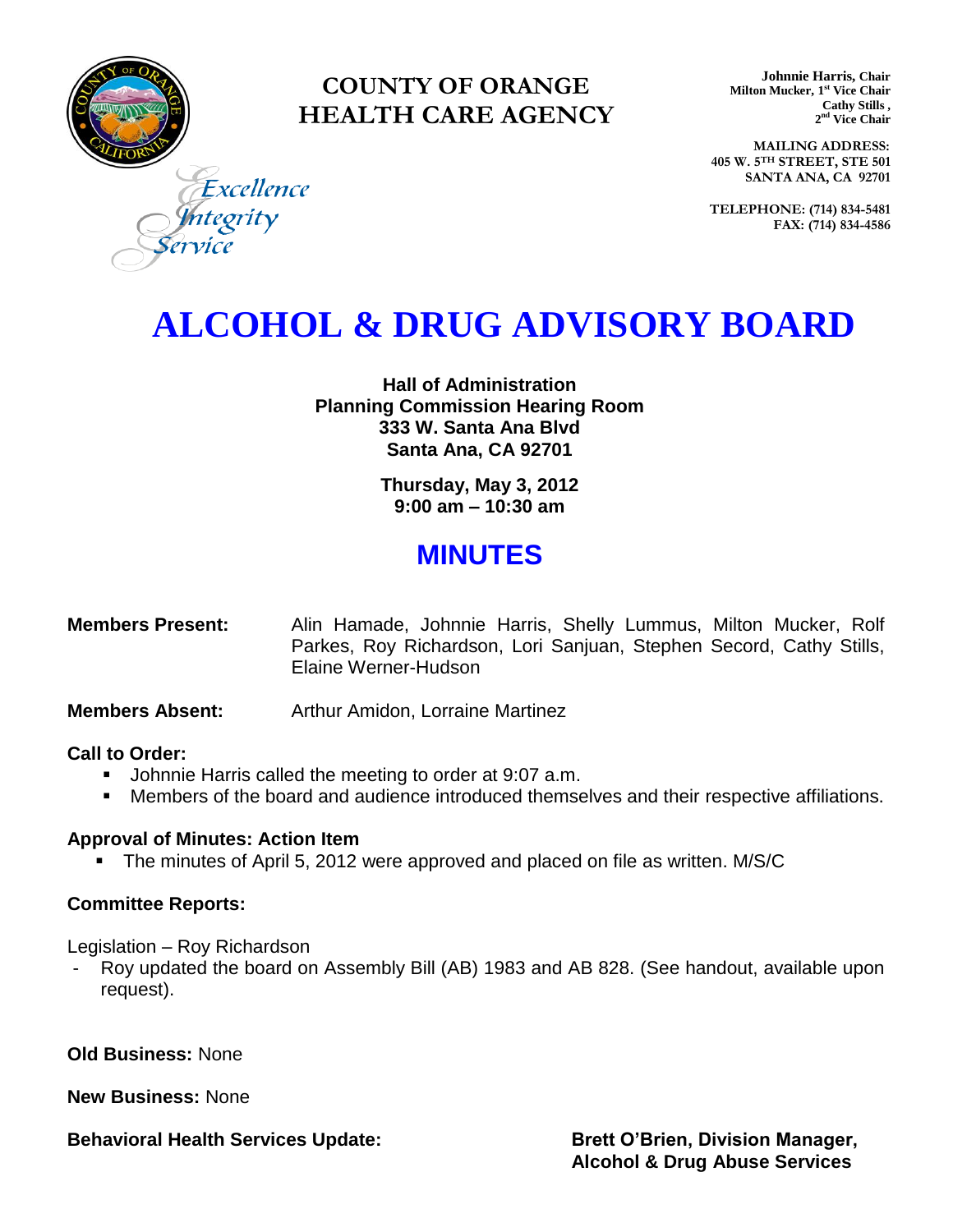Alcohol & Drug Advisory Board Minutes May 3, 2012 Page 2

- Brett recognized last month's presentation by the OC Sherriff's and how nice it was. Brett did share a concern in that for the community forum; the focus of the presentation should be on opiates, recommend focusing on that more. Focus should be more on opiates like heroin, and prescription meds. Ties in with recent OC Register article on opiate and prescription drug use and deaths by youth.
- In regards to the state budget, the Assembly Budget Subcommittee has rejected the elimination of the state department of Alcohol and Drug Programs (ADD). Although the elimination of the department is still likely. Additionally, the committee is working on trailer bill language and the department is awaiting the May revised budget.
- Finally, in regards to Assembly Bill (AB) 109, the department is placing psychiatric care at the county Probation Department.

#### **ADEPT Update: Amy Buch, Division Manager, ADEPT**

- Amy updated the board on the department efforts in reducing alcohol and other drug impaired driving, Drinking Prevention Kick-Off Event and the Prescription and Over-the-County Drugs – National Take Back Event.
- In regards to reducing alcohol and other drug impaired driving, project staff has received continued service training and has recognized local alcohol retail establishments for their commitment, support and participation in these trainings. Five establishments have been recognized: Café Tu Tu Tango, TGI Fridays, Dave and Busters, Pump Room and the National Bartenders School.
- Additionally, Orange Coast Community College coordinated a Town Hall Meeting on Wednesday, April 4 to officially launch their high-risk drinking prevention event. Over 80 community partners and students participated in the meeting which included presentations from the Costa Mesa Police Department Traffic Division.
- Finally, the take back events are designed to rid people's medicine cabinets of unwanted/unused/out-date prescription drugs and other medication – thus reducing the potential of these drugs being abused and misused. Orange County (OC) had 26 dropoff sites, up from just 8 sites at the first event in September 2010. Also, OC residents have back 4,567 lbs. of unwanted medications, which are more than two surrounding counties combined.

#### **Presentation:**

#### **Duals Demonstration – Dianna Daly, Director, BH Integration**

- Dianna gave a detailed presentation explaining the following:
	- o Who are dual eligible?
	- o What is the Dual Eligible Demonstration?
	- o When and where are the Demonstrations being planned?
	- o Why is the Demonstration important for behavioral health in Orange County?
	- o How can the Mental Health Board and other interested stakeholders are involved?
- See Power Point for more information, available by request. Contact Danielle Daniels @ [ddaniels@ochca.com.](mailto:ddaniels@ochca.com)

#### **Announcements:** None

Prepared by Danielle A. Daniels